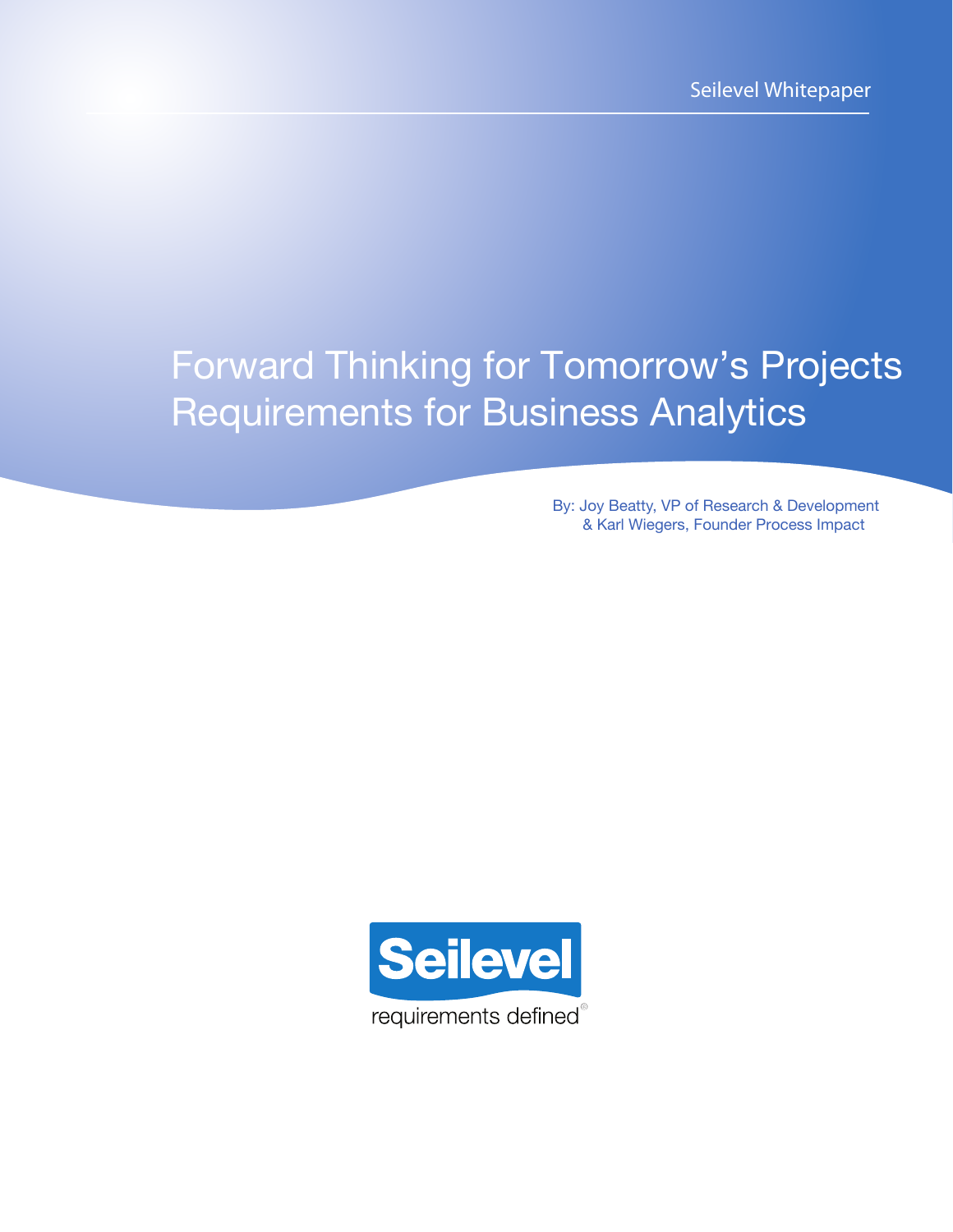

 $\sqrt{e}$  are seeing a change in the IT industry that parallels the advent of the Internet: the use of big data and analytics to guide how businesses are run. Our observation is that most Fortune 500 companies are starting to embrace some sort of analytics as part of their core strategies. One study showed that well over 90% of these organizations are using business analytics (SAS and Bloomberg Businessweek, 2012). For most information systems, reports represent a small portion of the functionality implemented. However, on business analytics projects, complex reports and the ability to manipulate their contents constitute the core functionality. While there are many software applications commercially available to implement business analytics solutions, there is still a need for strong business analysis skills to ensure the right applications are selected and implemented correctly.

## Setting the Scene: Data Drives Decisions

Picture this: six regional sales vice presidents gather in a conference room for one hour every week. One of them projects raw sales data from the prior week and they all stare at it. Maybe something in that data will strike one of them as useful, or maybe not. After an hour of chit chat, they all disband and go back to their desks, thinking that the meeting was a colossal waste of time.

This might be an exaggeration. Most normal people don't look at data sets just for fun. They study representations of the data to make decisions about what to do, be it a decision to take some specific action or a decision to do nothing at all. In some cases, software systems automate the decisionmaking processes by interpreting data and taking actions based on predefined algorithms and rules. People rely on systems to turn large and often highly complex data sets into meaningful information from which decisions can be made. So these days, it's more likely that those six vice presidents will meet for 15 minutes every week to review some dashboard views of the data and make a few key decisions about how to run their business.

The decisions that people make using business analytics systems can be strategic, operational, or tactical. For example, an executive might look at his sales team's global performance dashboard to decide who to promote (tactical), which products need different marketing strategies (operational), or which products to target by markets (strategic). Generally speaking, all software systems that include an analytics component should enable users to make decisions that improve organizational performance in some dimension.

In the past, organizations that deployed analytics projects primarily focused on "descriptive analytics" (International Institute for Analytics, 2013). This includes looking at reports that tell stakeholders what is happening—or has happened—in their organization. Recent trends indicate a shift toward more organizations using "predictive analytics." Users organize, manipulate, and analyze information to predict what might happen in the future, as opposed to interpreting the past. Figure 1 shows where various applications of analytics fit on a spectrum ranging from more descriptive to more predictive.



*FIGURE 1 A spectrum of types of analytics (Patel and Taylor 2010; Davenport 2013).*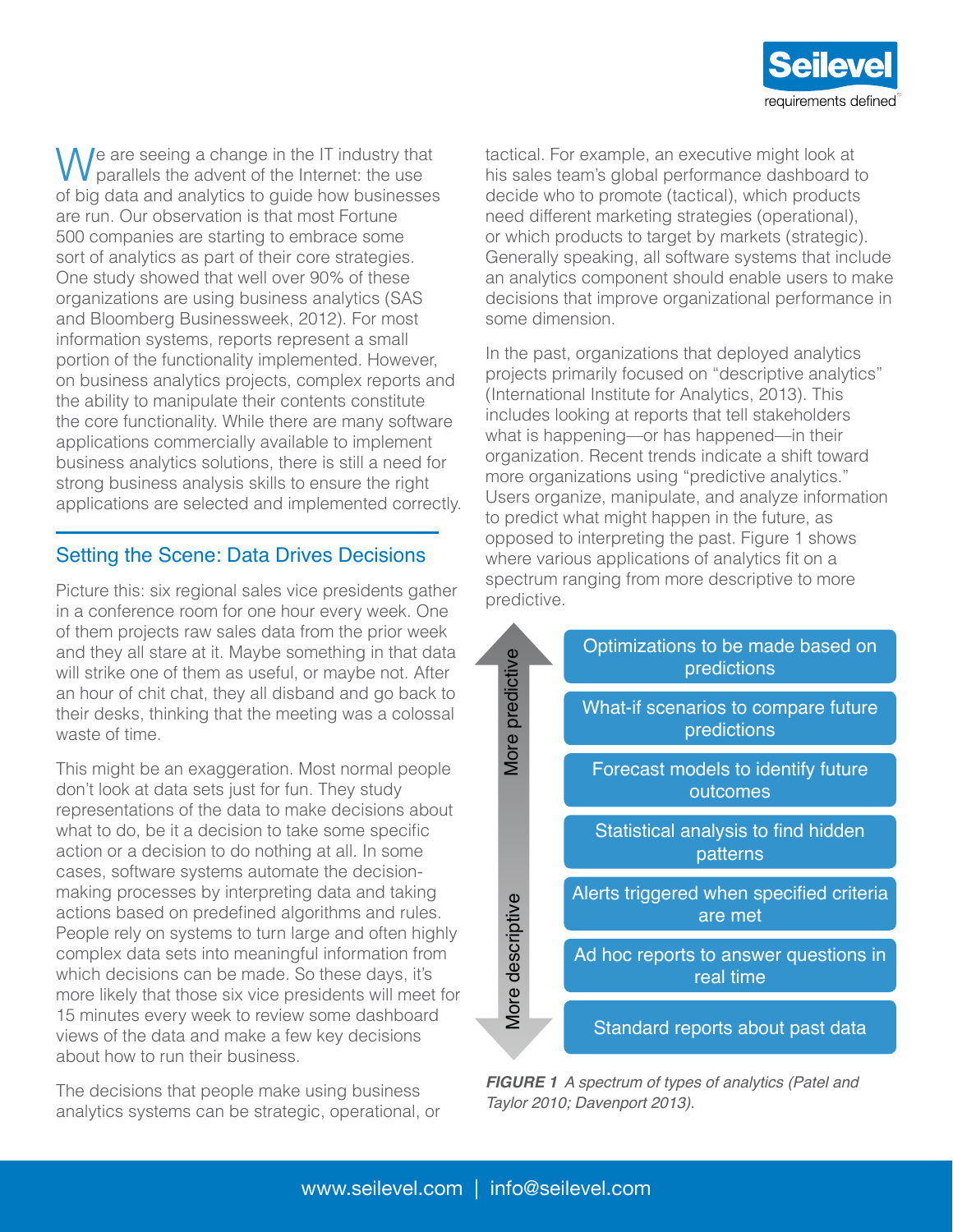





# The Plot Thickens: Requirements for Analytics Projects

Business analytics projects have multiple layers, all of which might need to have software requirements defined for them. These projects must deal with the data itself, the operations performed on the data, and the formatting and distribution of the data for use.

The end products of requirements development for a business analytics project will be similar to those for any other project—a set of business, user, functional, and nonfunctional requirements. Process flows, use cases, and user stories can reveal that someone

needs to generate analytics results, and performance requirements describe how quickly they need results, but none of these uncovers the complex knowledge required to implement the system.

CC Decisions should<br>be stated as<br>unambiguously as<br>requirements " be stated as unambiguously as requirements.

The following figure is an

overview of the process to specify requirements on an analytics projects.

## **Step 1: Prioritize Using Decisions**

An effective elicitation strategy for business analysts (BAs) is to drive requirements specification based on the decisions that stakeholders need to make to achieve their business objectives. The following thought process is adapted from James Taylor's "Using Decision Discovery to Manage Analytic

Project Requirements" (2013):

- 1. Describe the business decisions that will be made using outputs of the system.
- 2. Link those decisions to the project's business objectives.
- 3. Decompose the decisions to discover the questions that need to be answered, the hierarchy of precursor questions that need to be answered to feed the main questions, and what role the analytics information plays in producing the answers to those questions.
- 4. Determine how analytics could be applied to assist in making these decisions.

Using these steps to think about the most important decisions is the foundation for requirements development on analytics projects. The development work should be completed based on which decisions are most important to resolve.

Decisions should be stated as unambiguously as requirements. An example of a good decision statement is, "The vice president of marketing needs to decide each quarter how much marketing budget to allocate to each region based on current and targeted sales by region." As with requirements elicitation on other software projects, it's important to understand the underlying stakeholder need instead of just focusing on a presented solution. If stakeholders request certain data or reports, ask questions such as "Why do you need that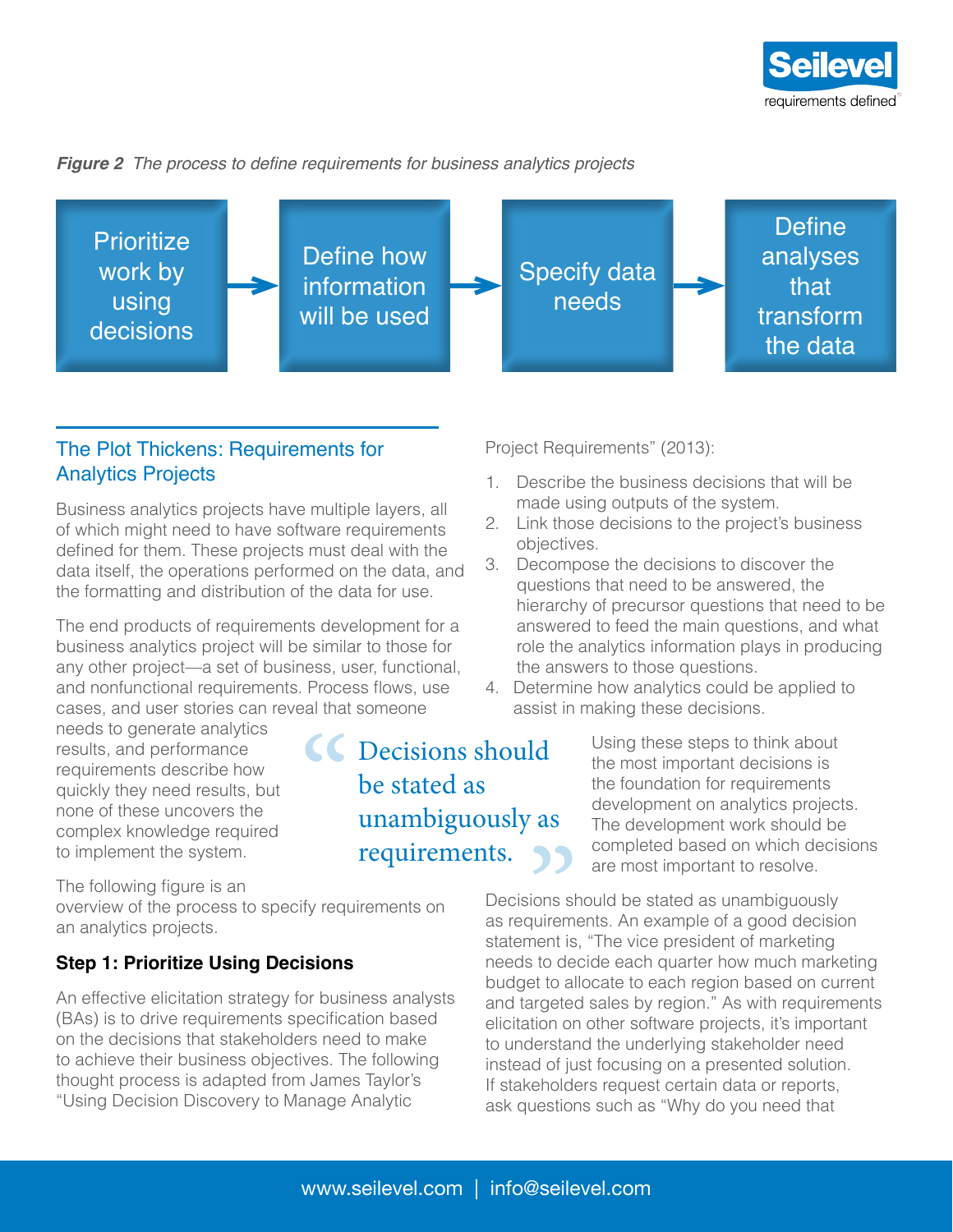

information?" and "How will the recipient use that report?" Then work backward to identify their decisions and objectives.

## **Step 2: Define Information Usage**

After you understand the decisions users will need to make with the outputs of the analytics system, you can determine the best ways to deliver the information to them. The business analyst will need to consider the following three aspects of information delivery:

| <b>DELIVERY</b><br><b>MECHANISM</b> | How is information physically<br>made available to the end<br>user? What tools can the<br>user employ to view it: email<br>applications, portals, mobile<br>devices, others? |
|-------------------------------------|------------------------------------------------------------------------------------------------------------------------------------------------------------------------------|
| <b>FORMAT</b>                       | In what format is the<br>information delivered:<br>reports, dashboards, raw<br>data, other?                                                                                  |
| <b>FLEXIBILITY</b>                  | To what extent must the<br>user be able to manipulate<br>the information following<br>delivery?                                                                              |

It's important to note that the information from analytics projects might be used directly within software systems instead of being delivered to human users. The analytics might be embedded in the application as part of its daily operations. In these situations, the information delivery mechanism and format might be specified through external interface requirements. However, it is still important to understand how the information will be used so that the correct data is transformed as needed and delivered to the interfacing system in a usable form.

## **Step 3: Specify Data Needs**

Analytics projects often aim to discover new strategies for companies. These projects might involve identifying new data sources to analyze. It's important to fully understand the data requirements so technical teams can design the often complex infrastructures needed to support analytics. For

example, architects might have to completely redesign an existing data storage solution to meet your project's needs.

Most big data is generated by automated systems and usually represents a new data source for an organization, which means that it will take more work to determine the data requirements (Franks, 2012). You can derive many data requirements from the decision-management criteria that you elicit from appropriate stakeholders. For example, decisions that need to be made hourly will likely have different underlying data needs from those that are made just once per calendar quarter. They might differ in terms of how frequently the source data is refreshed, when the data is extracted from the source, and how long the data must be retained.

## **Step 4: Define Data Transformation Analyses**

One challenging aspect of many business analytics projects is that the decision maker might not know just what he's looking for in the data. He might want to have certain data objects and attributes exposed in tools that allow him to explore, running different queries to ask what-if questions about the data. He literally doesn't know what he doesn't know, but he's hoping that by studying the data he'll glean something useful to act on. This is why it's important to start by understanding what decisions the stakeholders are trying to make. Even if he doesn't know exactly what he's looking for yet, a stakeholder should be able to define the type of problem he's trying to solve. Defining the necessary data analysis involves big-picture thinking (Davenport, Harris, and Morrison, 2010). A BA with good creative-thinking skills can work with stakeholders to determine what new ideas might be explored with the analysis results.

As Figure 1 showed, analytics results lead to decision-making capabilities ranging from descriptive to predictive. To elicit data analysis requirements, you might ask questions such as the following (Davenport, Harris, and Morrison 2010):

• What time frame are you trying to analyze: past, present, or future?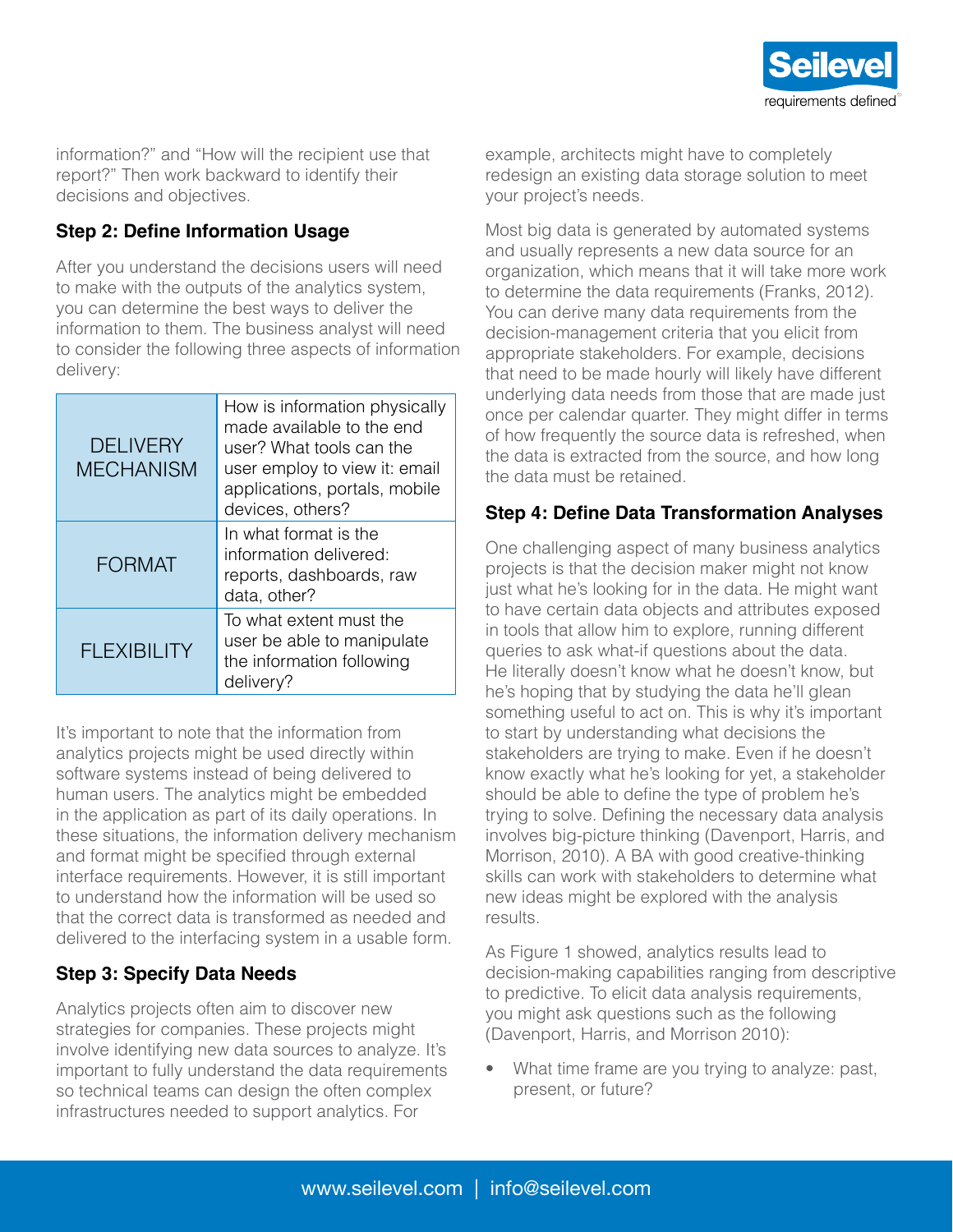

- If past, what kinds of insights about the past are you looking for?
- If present, what do you need to understand about the current situation so that you can take immediate actions?
- If future, what kinds of predictions or decisions do you want to make?

These questions will help you define functional requirements that specify the analyses the system must perform. Because analytics is a completely new capability for many organizations, you might do some research to discover how other organizations are using similar data to improve decision making. A business analyst has the opportunity—perhaps even the responsibility—to help the stakeholders learn how analytics could be used in ways they hadn't previously envisioned.

One of the most valuable aspects of business analytics systems is that they can enable futurestate strategic analysis, such as exploring "what-if" scenarios. Consider questions such as, "If we offered our product on a new platform, what would we expect our future sales numbers to be?" or "If we offered our customers products targeted to their gender, how much more would they buy?" The system can run models and algorithms to enable these types of data extrapolations or predictions. Those models and algorithms need to be specified in the software requirements. If they are highly complex, a BA might enlist the help of data experts, statisticians, and mathematical modelers to help define them.

The analyses might require statistical or other computations to transform the data prior to it being presented to the user or delivered to a system for action. Either business rules in the organization or other industry standards could define these calculations. For instance, if analysis includes reporting gross profit margins by region, you need to specify exactly how that margin is calculated in your organization.

#### **Big Data Requirements**

The term big data commonly refers to sets of data characterized by volume (how much data exists), velocity (how rapidly it flows into an organization), and variety (how diverse the data is) (Franks, 2012). Managing big data entails discovering, collecting, storing, and processing large quantities of data quickly and effectively. Jill Dyché (2012) provides a summary of what big data entails from the perspective of management and governance.

Unstructured data, exemplified by voice mails and text messages, doesn't lend itself to representation in traditional rows and columns. With unstructured data is that you have no idea where or how to begin looking for the information you seek (Davenport, Harris, and Morrison, 2010). For instance, software operated by a security-related government agency might scan Internet traffic for instances of a word such as "bomb," but they need to see it in context to know the meaning of the word of interest. "Bomb" could indicate a terrorist threat, refer to an article on aerial combat in World War II, or describe a bad play's opening night.

The good news is that most data does possess some structure in the form of accompanying metadata, or data about the data (Franks, 2012). Semi-structured data sources include email messages, image files, and video files. Because semi-structured data has associated metadata that provides some information about the data's structure and contents, you might be able to create entity-relationship diagrams and data dictionaries to represent what you do know about the data.